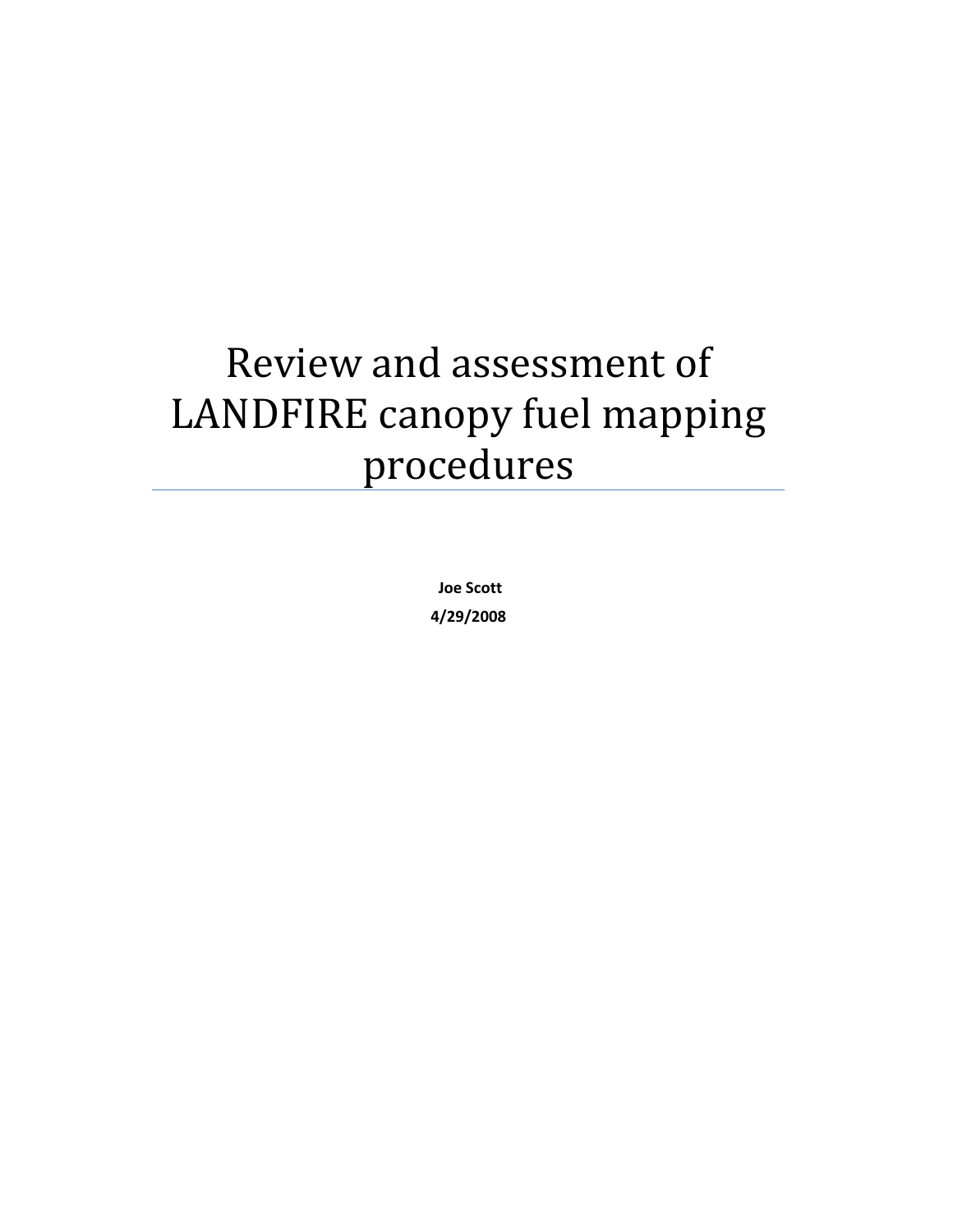## **Executive Summary**

 The LANDFIRE procedures for quantifying and mapping canopy fuel characteristics follow generally accepted scientific procedures in the fields of fuel science and remote sensing. Accuracy of LANDFIRE canopy fuel products is low, but consistent with constraints imposed by the very large (national) extent of the effort and the high inherent variability of the characteristics being mapped. Other canopy fuel mapping efforts have achieved greater accuracy than LANDFIRE's products, but at greater cost per acre mapped, and by employing methods that can't be applied at LANDFIRE's extent. The problem of low map accuracy of LANDFIRE canopy fuel products is a greater problem for project‐level geospatial fire analyses than for the national‐level analyses which LANDFIRE was designed to support. Insufficient accuracy can be resolved by end users through a routine process of critique and calibration (refinement using local information) and refreshing (to account for changes in the landscape since the effective date of LANDFIRE products). Work is now underway to develop a standard procedure for critiquing and calibrating LANDFIRE data layers and to refresh the LANDFIRE data to the present time. These efforts will improve accuracy for both project‐ and national‐ level analyses.

 Artificial seams in LANDFIRE data products may exist both within and between map zones. The problem of data seams is very difficult to resolve once the data have been published by LANDFIRE, but are unavoidable given the scale and constraints of the project. The utility of LANDFIRE data for national‐level analyses is not significantly compromised by these seamlines, but regional‐ and project‐level analyses may suffer from the difficult‐to‐remove seams.

 This report is organized around seven potential shortcomings or problems with canopy fuel related LANDFIRE data products:

- canopy cover values are too high,
- data discontinuities exist within and between map zones,
- canopy bulk density values are too low for use in FARSITE,
- canopy base height is too high to generate crown fire,
- treelist data sources may not be best for canopy fuel calculations
- alternative canopy fuel calculation programs may produce different results
- Refreshing and calibrating LANDFIRE data is needed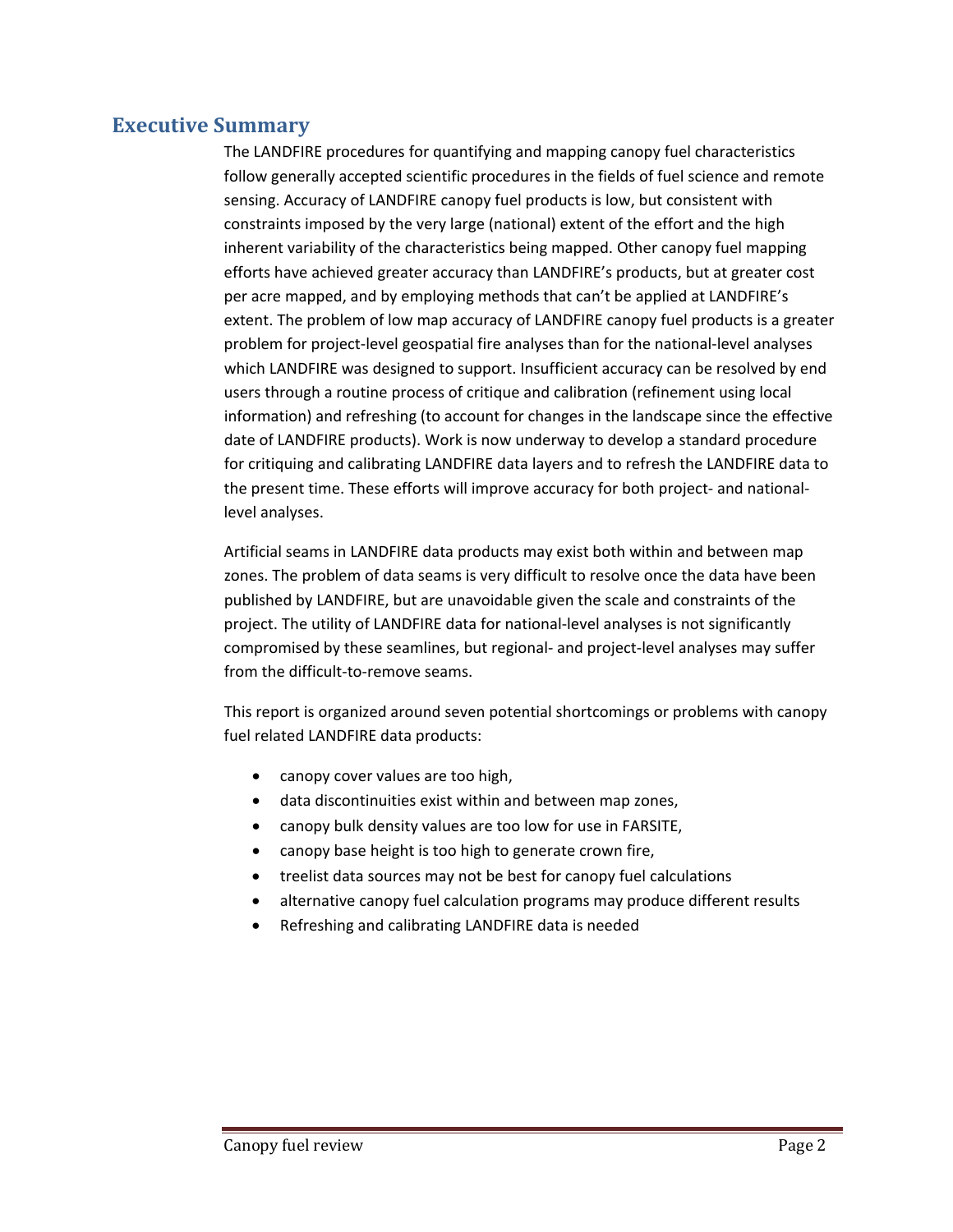## **Canopy Cover values too high**

 The canopy cover values used in the LANDFIRE process were obtained from the National Land Cover Dataset (NLCD). The NLCD dataset was produced using a Classification and Regression Tree (CART) analysis relying on a method combining satellite remote sensing and field data. Unfortunately, there are several cover‐related quantities measured by ecologists and used by fire modelers; the different quantities are frequently interchanged, erroneously.

 As used in fire modeling software and envisioned by fire behavior specialists, canopy cover is the proportion of the forest floor covered by the vertical projection of tree crowns. Some field methods estimate this quantity without bias, but the most common field measurement technique uses a spherical densitometer that actually measures a quantity sometimes called canopy *closure*—the proportion of the sky hemisphere obscured by vegetation when viewed from a single point. Canopy closure is usually a higher value than canopy cover; canopy cover rarely exceeds about 70 percent, whereas canopy closure often approaches 100 percent. Refer to the FireWords glossary of fire science terminology (Scott and Reinhardt 2007) for more details (available at www.fs.fed.us/fmi/downloads/firewords.html). It is not clear if this is the reason for the discrepancy between the NLCD canopy cover values and on‐the‐ground experience. Nonetheless the canopy cover values produced by NLCD are acknowledged by the LANDFIRE developers to be too high relative to the quantity used by existing fire models.

 Canopy Cover is a key LANDFIRE variable because it is used as an independent variable for estimating a wide range of dependent variables like fuel model and canopy bulk density. As directly used in fire modeling programs, canopy cover is used to estimate wind adjustment factor and fine dead fuel moisture. The wind adjustment factor sub‐ model in fire modeling systems is relatively insensitive to the magnitude of apparent errors in the canopy cover maps. The dead fuel moisture model, however, is more sensitive to errors in canopy cover. In an unpublished analysis, LANDFIRE's Matt Reeves<sup>1</sup> found that correcting the apparent canopy cover error using an alternative approach resulted in a dead fuel moisture decline of roughly 2 percentage points across example landscapes. This change in fuel moisture led to modest changes in potential fire behavior as simulated with FlamMap<sup>2</sup>, but a factor-of-two increase in fire growth using  $FARSITE<sup>3</sup>$ , a significant increase.

 $^1$  Matt Reeves is a GIS Specialist and leads the LANDFIRE Fuels Team, stationed at the Missoula Fire Sciences Laboratory.

Fire Sciences Laboratory.<br><sup>2</sup> FlamMap is software that maps potential fire behavior across a landscape for a single specified weather condition, and has features that allow simple fire growth simulation, identification of fire travel paths, and locating fuel treatments. Available at www.firemodels.org

fire travel paths, and locating fuel treatments. Available at www.firemodels.org<br><sup>3</sup> FARSITE is software that simulates the growth of one fire for one projected weather scenario. Available at www.firemodels.org.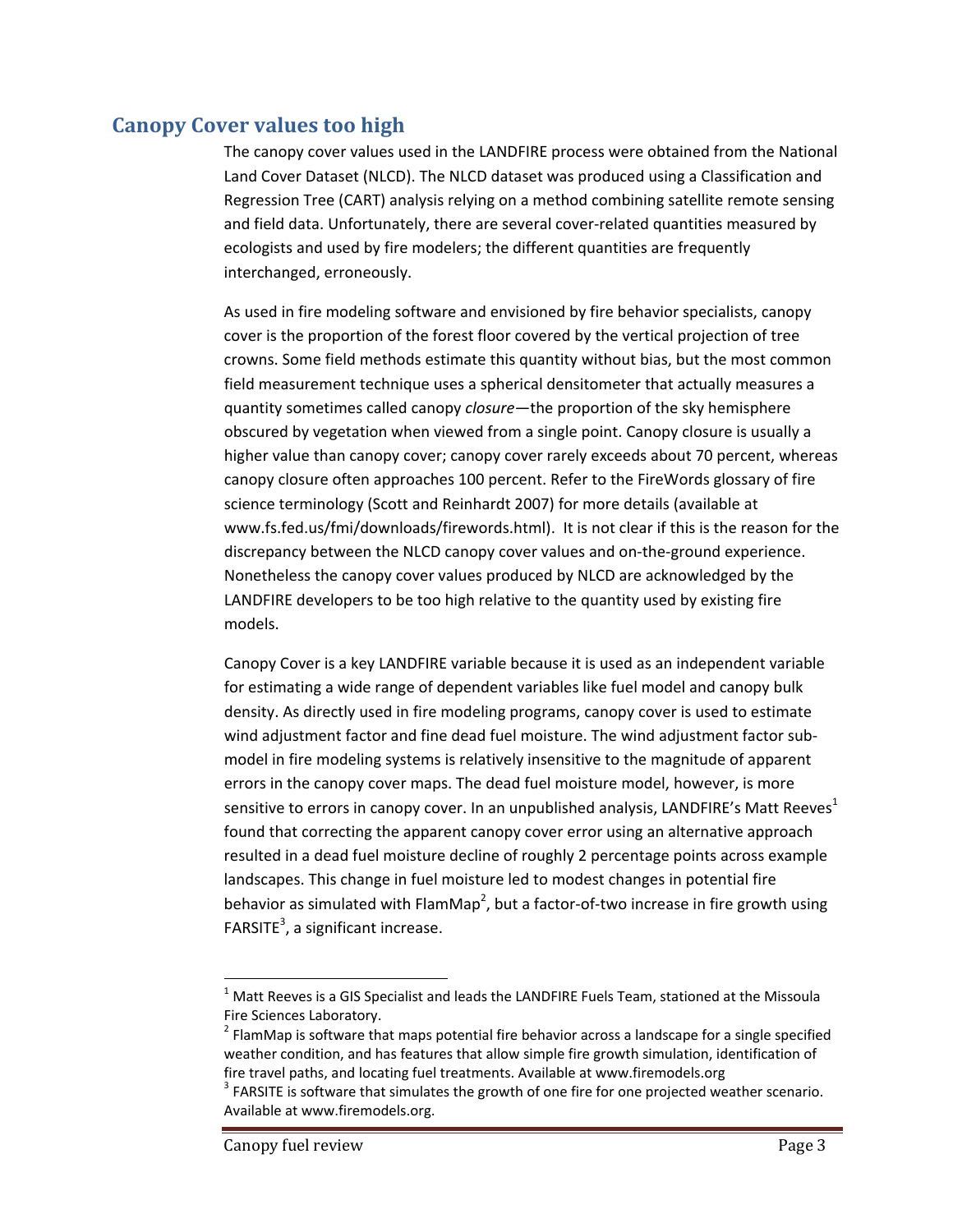Moreover, canopy cover mapping errors may lead to significant indirect fire modeling effects. Because canopy cover is a keystone variable, these indirect effects are difficult to quantify. If canopy cover is overestimated, LANDFIRE may subsequently map the incorrect fuel model, incorrect CBD, incorrect CBH, etc., all of which can strongly affect fire modeling outputs in a geospatial fire analysis. Using the current LANDFIRE fuel mapping procedure, Tobin Smail<sup>4</sup> believes these indirect effects may be small, because they are so heavily calibrated by end users before publication of the data.

 Unfortunately, most of the direct and indirect effects of overestimating canopy cover tend to under‐predict fire behavior; the effects are not necessarily compensating. For example, overestimating canopy cover in forested areas can lead to slight underestimation of midflame wind speed, slight‐to‐moderate overestimation of dead fuel moisture content, choosing a too‐benign fuel model (one with little or no live fuel, for example). Together, these factors conspire to underestimate surface fire behavior. Overestimating canopy cover can potentially lead to overestimating canopy bulk density in the LANDFIRE process, which in some cases can partially balance the underestimation.

 Because it is used as an independent variable, the importance of an accurate canopy cover layer in the LANDFIRE process should not be underestimated. Matt Reeves reports that a newer type of FIA plot allows independent calculation of canopy cover for FIA plots installed since 2005. This new method appears to agree well with the unbiased (but infrequently used) line‐intercept field method of estimating canopy cover, whose values correlate very well with what is expected in the fire behavior models, without manipulation. If enough of such plot data is available, it may be possible for LANDFIRE to generate canopy cover maps using this new approach, with significant improvement in fire modeling. Such improved canopy cover maps may also affect dependent LANDFIRE maps such as CBD.

 $^4$  Tobin Smail is a LANDFIRE fuel specialist based at the Missoula Fire Sciences Lab.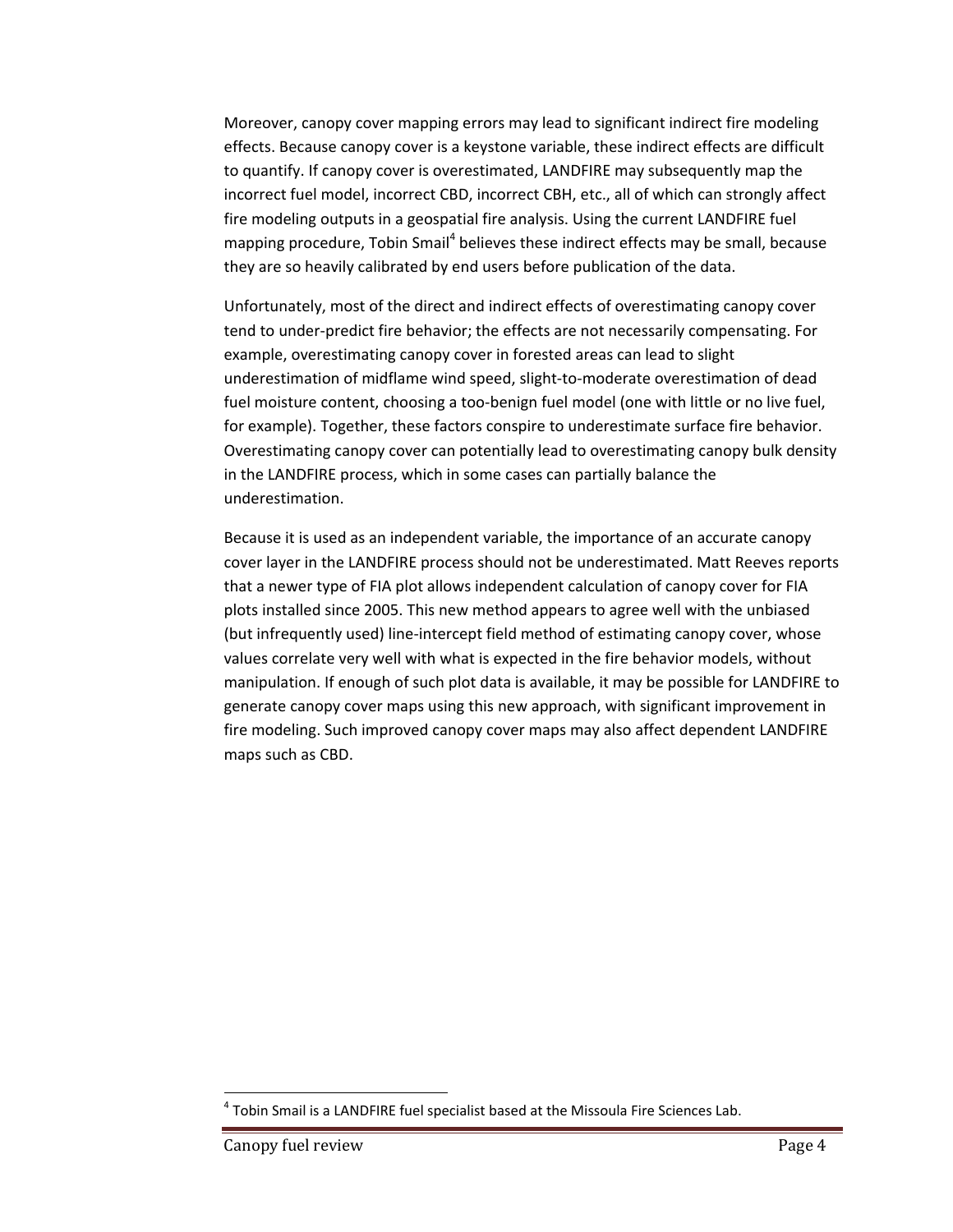#### **Seamlines within and between map zones**

 LANDFIRE data is "gapless" because it maps fuel and vegetation characteristics across all ownerships across the U.S. That is a critical feature because important aspects of geospatial fire analysis (fire growth modeling and mapping potential fire behavior and effects) require gapless coverage of not only the analysis area but of a large buffer around the area as well. However, despite using a consistent methodology across the U.S., LANDFIRE data is not "seamless" in the sense that obvious artifacts of the mapping process are evident in surface and canopy fuel layers. Seams in LANDFIRE maps can arise from two sources. First, a seam can exist along map zone boundaries, even if the satellite imagery were the same in both map zones, because different protocols and different fuel and fire experts can be used in each map zone. Second, a seam may exist *within* a map zone due to the developers' need to stitch satellite scenes into a composite image for a whole map zone. This procedure is similar in nature to stitching together digital photos to make a panorama—if the exposure is not the same for each photo, then the boundary between photos becomes obvious in the final panorama. In the LANDFIRE process, if those separate satellite images are of similar quality (captured during times of similar atmospheric conditions, for example) then the compositing process works well and a seam may not be created. However, the separate images may differ in many respects (primarily atmospheric conditions) such that the information contained in one image may differ from another image for the same pixel. The CART analysis assumes that all variation in the images is due to on‐the‐ground differences, not atmospheric differences unrelated to actual differences on the ground. When used in subsequent CART analyses, the boundaries where the two images were merged can become a noticeable data seam where the map indicates a strong change in value that is not actually present on the landscape. This is a difficult problem to reconcile; there is no easy way to remove such a seam—it's in the base imagery that the data layers are built upon, and it runs along an artificial (satellite image) boundary. Such data seams can also exist in the inherited NLCD canopy cover data used in the LANDFIRE fuel mapping process, but those seams are generally "hidden" along natural terrain features such as rivers and major ridgelines where changes in vegetation structure are not uncommon. Despite being hidden, such seams can produce disconcerting data discontinuities in the final map.

For example, Charley Martin<sup>5</sup> provided this LANDFIRE CBD data for southern Oregon, which shows the distribution of CBD values in a small watershed that crosses a map zone boundary (figure 1).

 $<sup>5</sup>$  Charley Martin is a Fire Ecologist with the Bureau of Land Management's Medford District,</sup> Oregon. Charley has been closely involved in LANDFIRE's calibration workshops and participated in a separate project to assess accuracy of LANDFIRE fuel maps.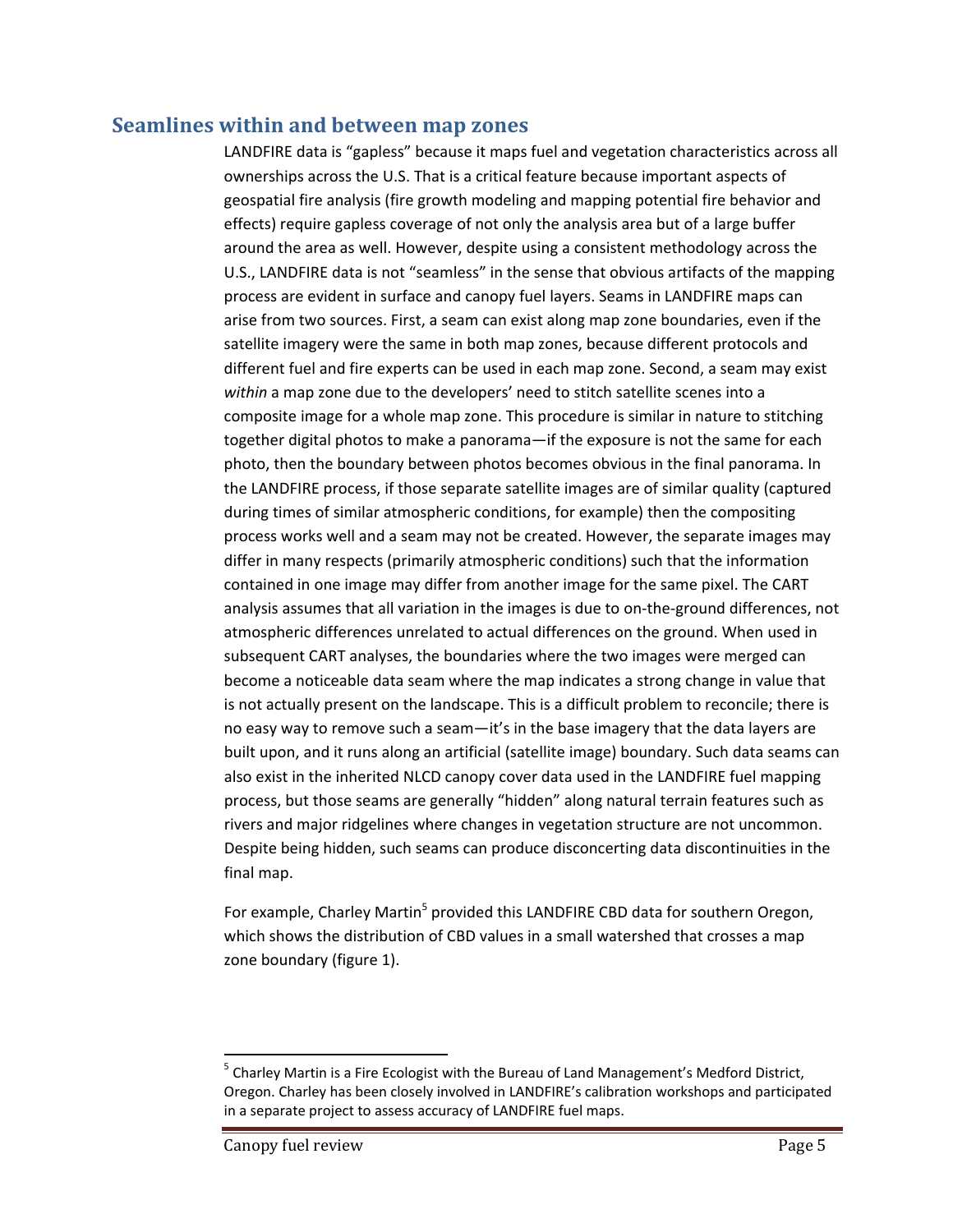

Figure 1 -- Distribution of CBD values (kg/m3 \* 100) for a southern Oregon watershed that crosses two  **map zones .**

 The expectation, based on field experience in the watershed, is that the distributions should have the same shape. Information such as this can help in a calibration exercise designed to force the map zones into similar distibutions, but there is no way to know which distibution is "correct". The following map (figure 2) shows the nature of the data discontinuity on the CBD map. Similar data seams are evident in nearly all LANDFIRE maps for this watershed.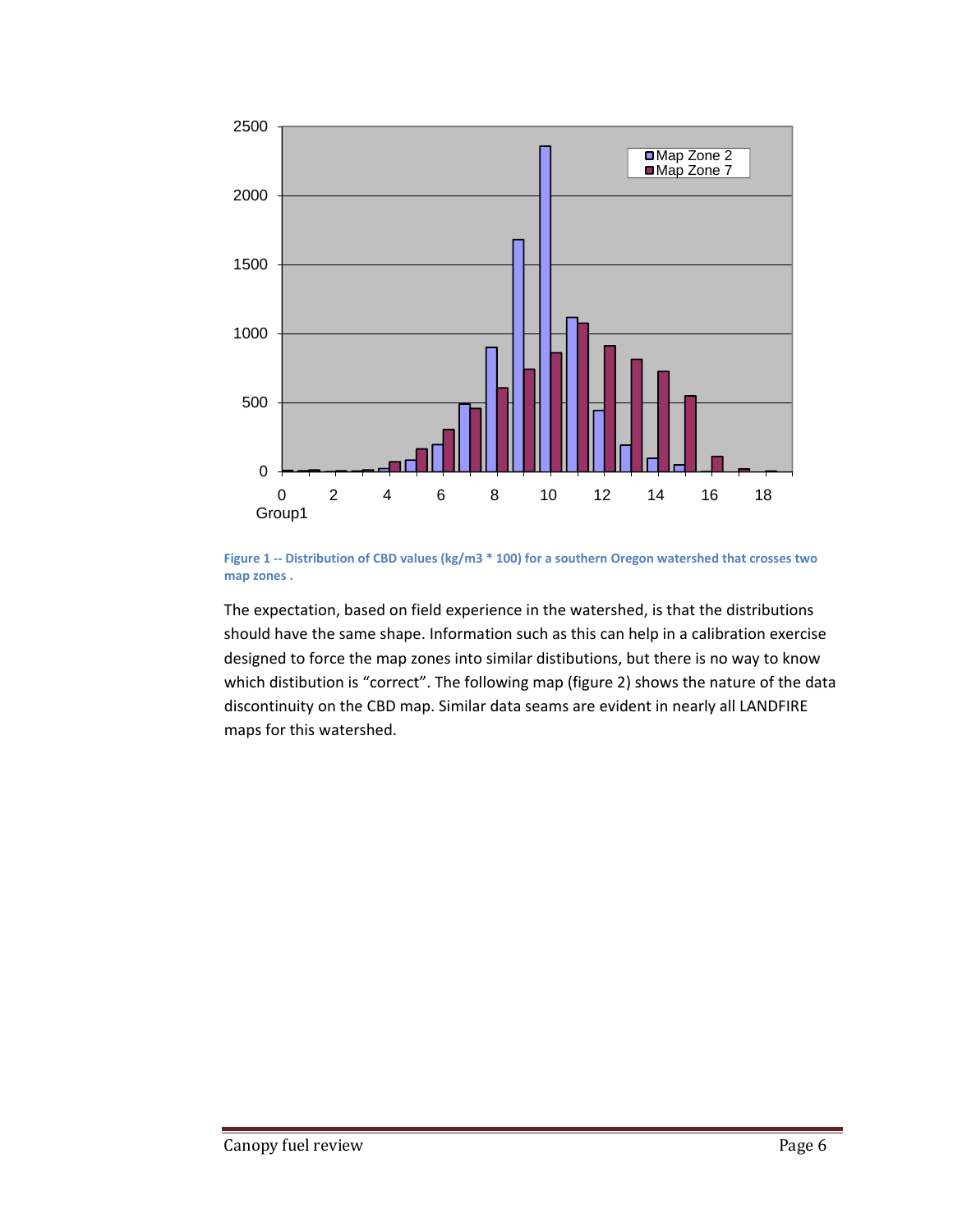



Rick Stratton<sup>6</sup> of Systems for Environmental Management<sup>7</sup> is currently working on a procedure for calibrating and updating LANDFIRE data for use in some fire modeling

 $^6$  Rick Stratton is a Fire Modeling Specialist with Systems for Environmental Management, based at the Missoula Fire Sciences Lab.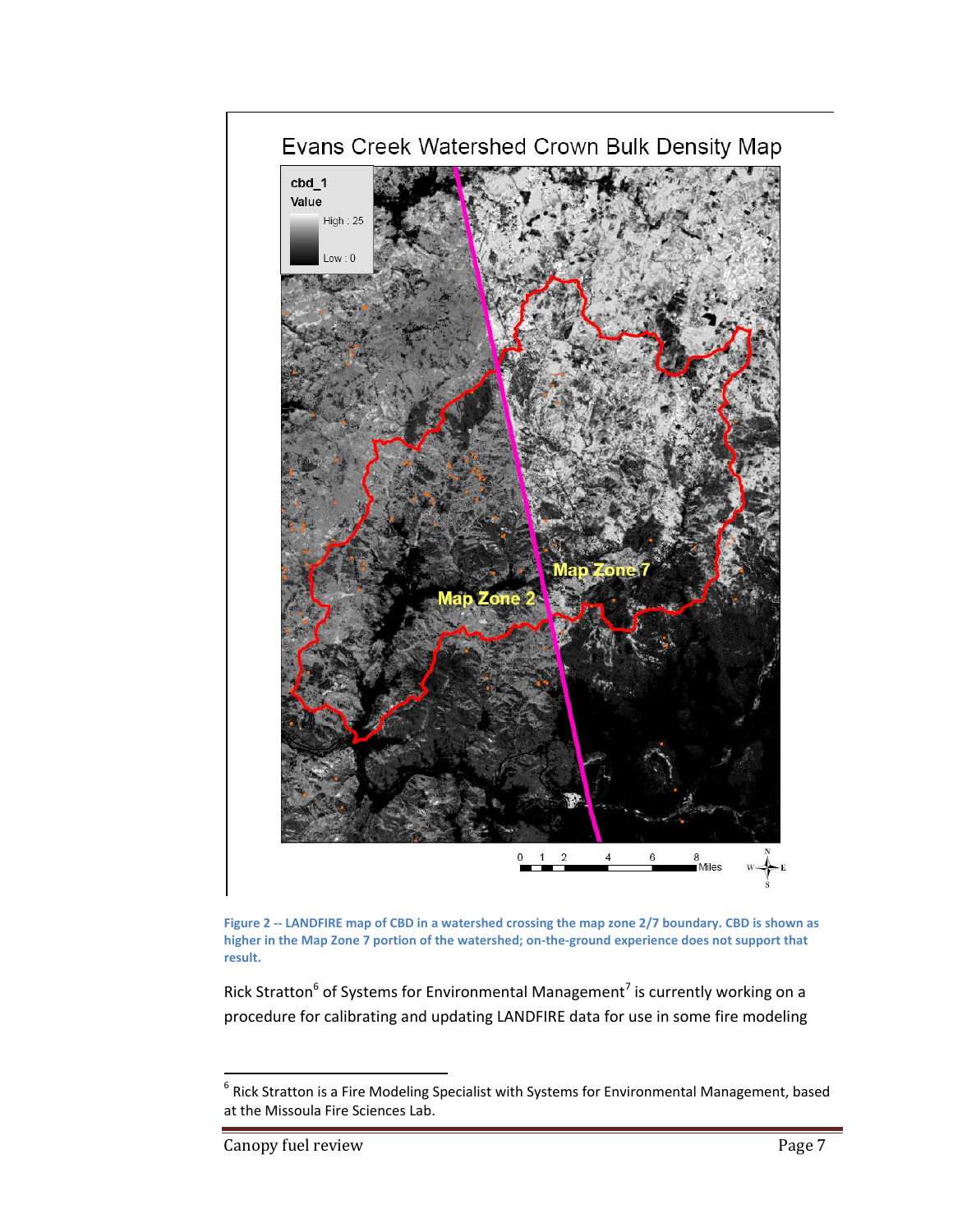systems. Fire Program Analysis (FPA) and the USDI National Park Service are co‐funding that work. The current in‐preparation version of Stratton's work does not yet suggest a method for mitigating seams. Charley Martin, with the BLM in Oregon, is trying an approach that smoothes the data on both sides of the seam to reduce its effect. Such an approach is visually appealing on a map, but does not effectively deal with the problem.

 Alternative approaches to using remote sensing imagery in creating the LANDFIRE data layers may reduce the intensity or extent of seams. An alternative approach, which avoids seamlines by conducting the mapping and analysis one strip (satellite image) at a time, rather than one map zone at a time, is being used to generate LANDFIRE maps in Alaska. This approach requires that field data be well‐distributed across the area, because sufficient field data must exist within each image, not just the map zone. Assuming such data exist, this approach may work well to avoid seamlines and improve accuracy.

 Seamlines in LANDFIRE data primarily affect project‐level analyses, but regional‐ and national‐level analyses may also be affected. Even a national analysis like FPA is broken into smaller units (FPUs and FMUs) for analysis and comparison. If the analysis unit is small compared to the map zone or satellite imagery, then the potential exists for the data discontinuities to affect results. The larger the analysis area, the smaller the effect seamlines will have on the results.

 $^7$  Systems for Environmental Management (SEM) is a private, nonprofit research and education foundation based in Missoula Montana. In conjunction with federal partners, SEM has developed a host of fuel, weather and fire behavior modeling software and procedures, which are available at www.fire.org.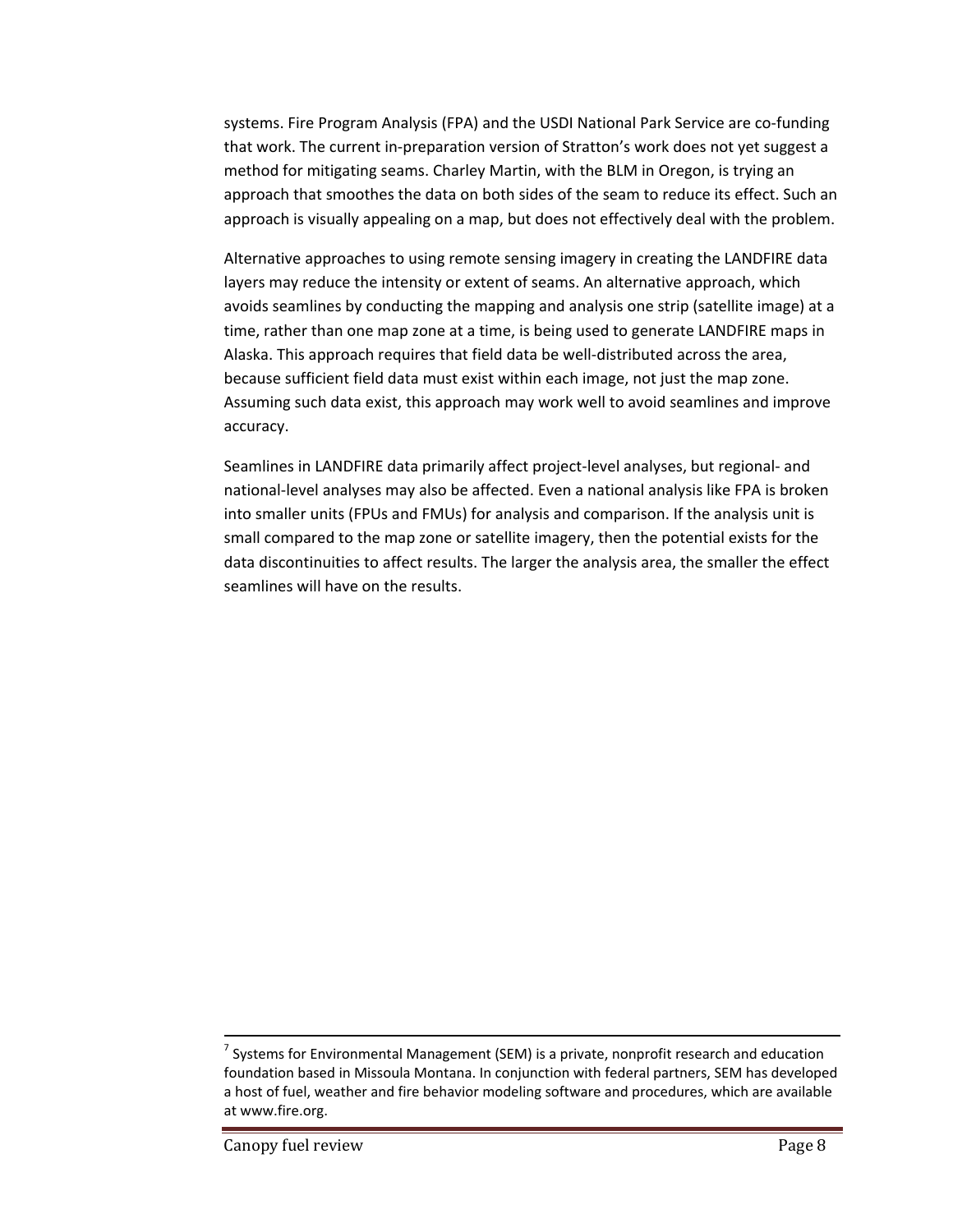## **CBD too low for crown fire in the FARSITE family**

Users of the Mark Finney's<sup>8</sup> family of geospatial fire analysis programs (FARSITE, FlamMap, FSPro $^9$ , FSIM $^{10}$ ) have long noted that values of canopy bulk density (CBD) produced by treelist methods are too low to generate the expected amount of crown fire in their simulations. LANDFIRE has used a prototype of FuelCalc, which applies a treelist method for estimating CBD, to generate its CBD map, so the complaint has been extended to LANDFIRE CBD maps. A general rule‐of‐thumb was developed to cope with this apparent disconnect: double the LANDFIRE treelist‐generated values for use in Finney's geospatial programs to achieve the expected results.

 Early CBD mapping procedures (Selway‐Bitterroot, Gila wilderness areas) were developed before any plot‐level methods of estimating CBD had been developed. Instead of relying on observed CBD at plots, the early efforts instead populated CBD by working backward from expected fire behavior to determine the CBD values that produce that behavior using a given fire model. Given the lack of plot‐level CBD observations available at the time, the approach was reasonable. Nonetheless, that procedure produces a value that is good only for the particular fire model used. In this case, the fire model used, FARISTE, produces fire behavior quite different than all others developed since then (except FARSITE's geospatial relatives).

 Since those initial mapping efforts, our ability to estimate CBD has improved considerably, and is codified in FuelCalc<sup>11</sup>, Fuels Management Analyst Plus (FMAplus<sup>12</sup>), and the Fire and Fuels Extension to the Forest Vegetation Simulator (FFE‐FVS), all of which use a treelist approach. Such methods are based on decades of biomass research. The CBD algorithm in FuelCalc was conservatively designed to over‐estimate rather than under‐estimate CBD (by using the highest CBD found in any 11‐ft layer of a canopy as the value for the whole plot, which is commonly more than twice the average bulk density). Comparison of predicted CBD with meticulously observed CBD (Scott and Reinhardt 2005) has generally verified the utility of the approach for estimating CBD in various stand structures. The values the treelist method produces fall squarely in the

 $^8$  Mark Finney is a research forester at the Missoula Fire Sciences Lab. Mark is the developer of a suite of geospatial fire modeling software tools, including FARSITE, FlamMap, FSPro, and FSim. suite of geospatial fire modeling software tools, including FARSITE, FlamMap, FSPro, and FSim.<br><sup>9</sup> FSPro is online software that simulates the likelihood of fire spread across a landscape by simulating fire growth under a large sample of possible future weather scenarios. FSPro is an integral component of the Wildland Fire Decision Support System (WFDSS). integral component of the Wildland Fire Decision Support System (WFDSS).<br><sup>10</sup> FSIM is prototype software that simulates the likelihood of fire growth and behavior across a

 landscape for a sample of possible weather conditions and for a sample of possible escaped‐fire frequencies and locations. FSIM simulations are being considered for use in FPA, and are also used in prototype quantitative wildland fire hazard and risk assessments.

used in prototype quantitative wildland fire hazard and risk assessments.<br><sup>11</sup> A prototype version of FuelCalc designed by Elizabeth Reinhardt at the Missoula Fire Sciences Lab was used by the LANDFIRE fuel staff. A more complete version of FuelCalc is currently under development.

 $12$  FMAplus is commercially available software produced by Don Carlton of Fire Program Solutions LLC, available at www.fireps.com.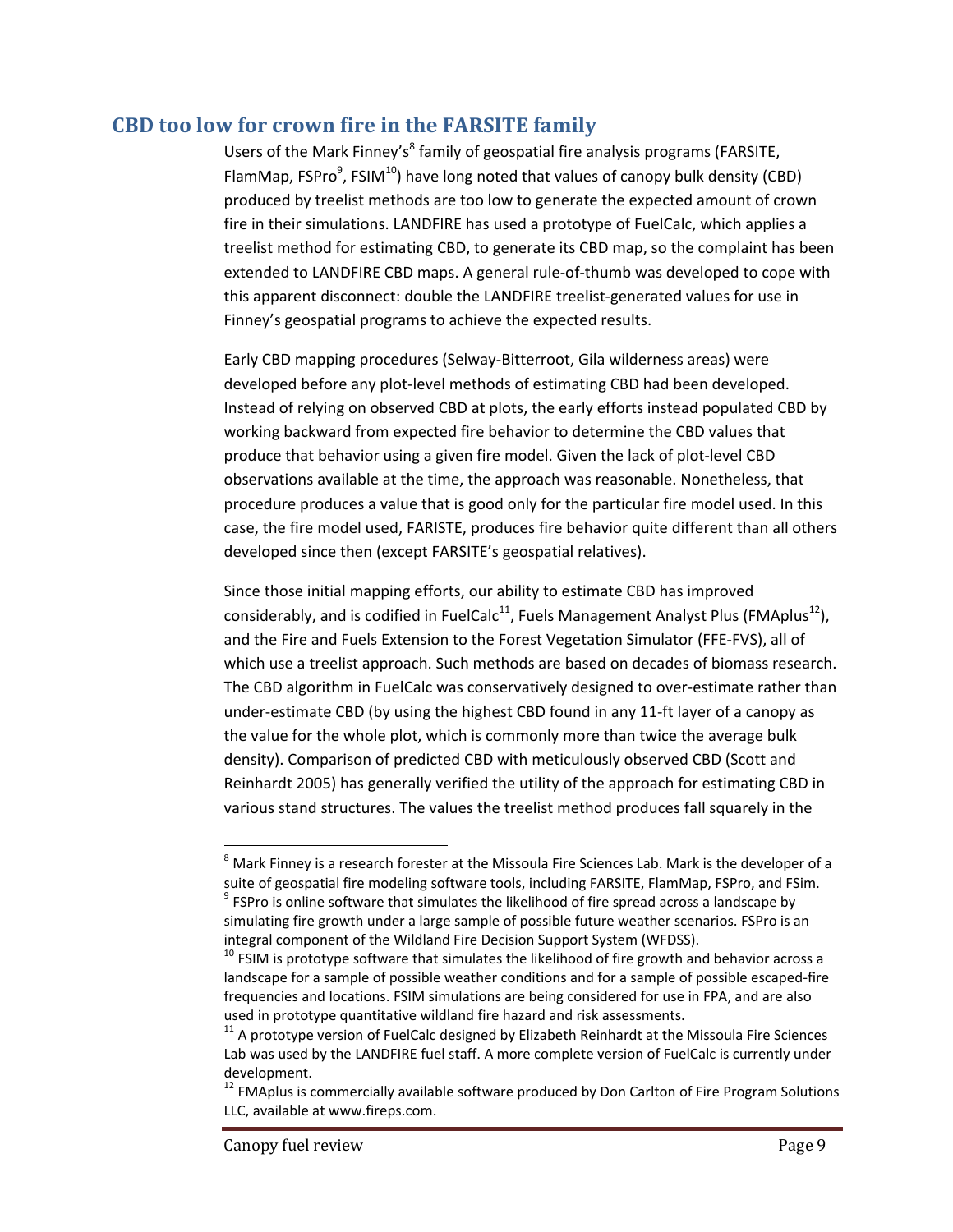range of values that Agee's (1996) analysis found would lead to crown fire. The treelist methods generate CBD values work well in all fire modeling software programs except Finney's geospatial family, including BehavePlus<sup>13</sup>, FMAplus and NEXUS<sup>14</sup>. FlamMap and FARSITE offer users a choice of crown fire modeling methods to use: the original "Finney (1998)" method, and a method similar to that used in NEXUS, which is labeled "Scott and Reinhardt (2001)" in those programs (figure 3).

| <b>Fire Behavior Options</b>                                                                 |        |
|----------------------------------------------------------------------------------------------|--------|
| $\overline{\nabla}$ Enable Crownfire<br>Scott & Reinhardt (2001) Method                      |        |
| Link Crown Density & Cover<br><b>Embers from Torching Trees</b><br>Embers from Surface Fires | OK     |
| Enable Spot Fire Growth<br>5.00 %<br>Ignition Frequency (%)                                  | Help   |
| ۵ŀ<br>Ignition Delay [mins]<br>NWNS Backing ROS<br>Expansion Correction                      | Cancel |
| Fire-Level Distance Checking<br>Sim-Level Distance Checking                                  |        |

Figure 3--The Model | Fire Behavior Options dialog box in FARSITE, showing the checkbox that allows  **calculation of crown fire similar to the method described in Scott and Reinhardt (2001).**

 Users have generally found that using LANDFIRE or other treelist‐generated CBD data with the crown fire option set to "Scott and Reinhardt" produces very reasonable results for crown fire occurrence, but not when using the "Finney 1998" default setting.

 Scott (2006) suggests that the significant difference in fire model outputs (fire type, crowning index, etc.) between Finney's geospatial fire models and the others can be attributed to an error in modeling logic made initially in the Canadian Forest Fire Behavior System and subsequently used in Finney's programs. The error in modeling logic had little practical effect as implemented in the Canadian prediction system, so it went unnoticed; the same logic error when implemented in the U. S. system, however, has led to great differences in predicted fire behavior. See Scott (2006) for a detailed discussion of this topic.

 The problem that LANDFIRE‐generated CBD may be too low for use in Finney's geospatial fire models is best addressed by the fuel and fire modeling community, not by LANDFIRE. For users who wish to use those programs in their default setting (or those using FSPRO and FSIM, which do not yet have an option to use the Scott and Reinhardt 2001 method), the current rule of thumb may be appropriate. Otherwise,

 $^{13}$  BehavePlus is software that allows simulation of fire behavior and effects for a specific point in space and time. Available at www.firemodels.org

space and time. Available at www.firemodels.org<br><sup>14</sup> NEXUS is software that allows simulation of crown fire potential for a specific point in space and time. Available at www.fire.org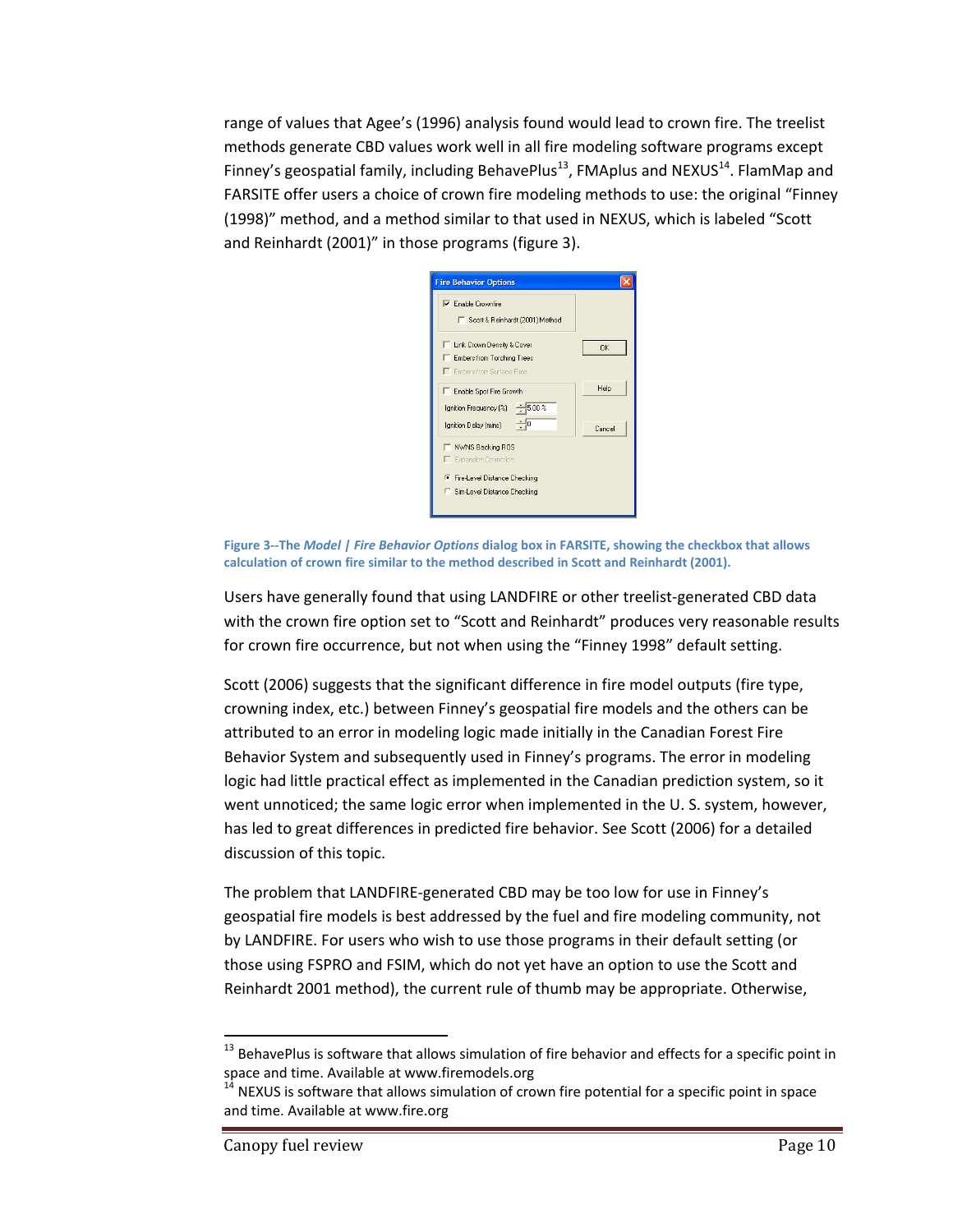many users report that using the "Scott and Reinhardt" switch with LANDFIRE CBD maps produces acceptable results.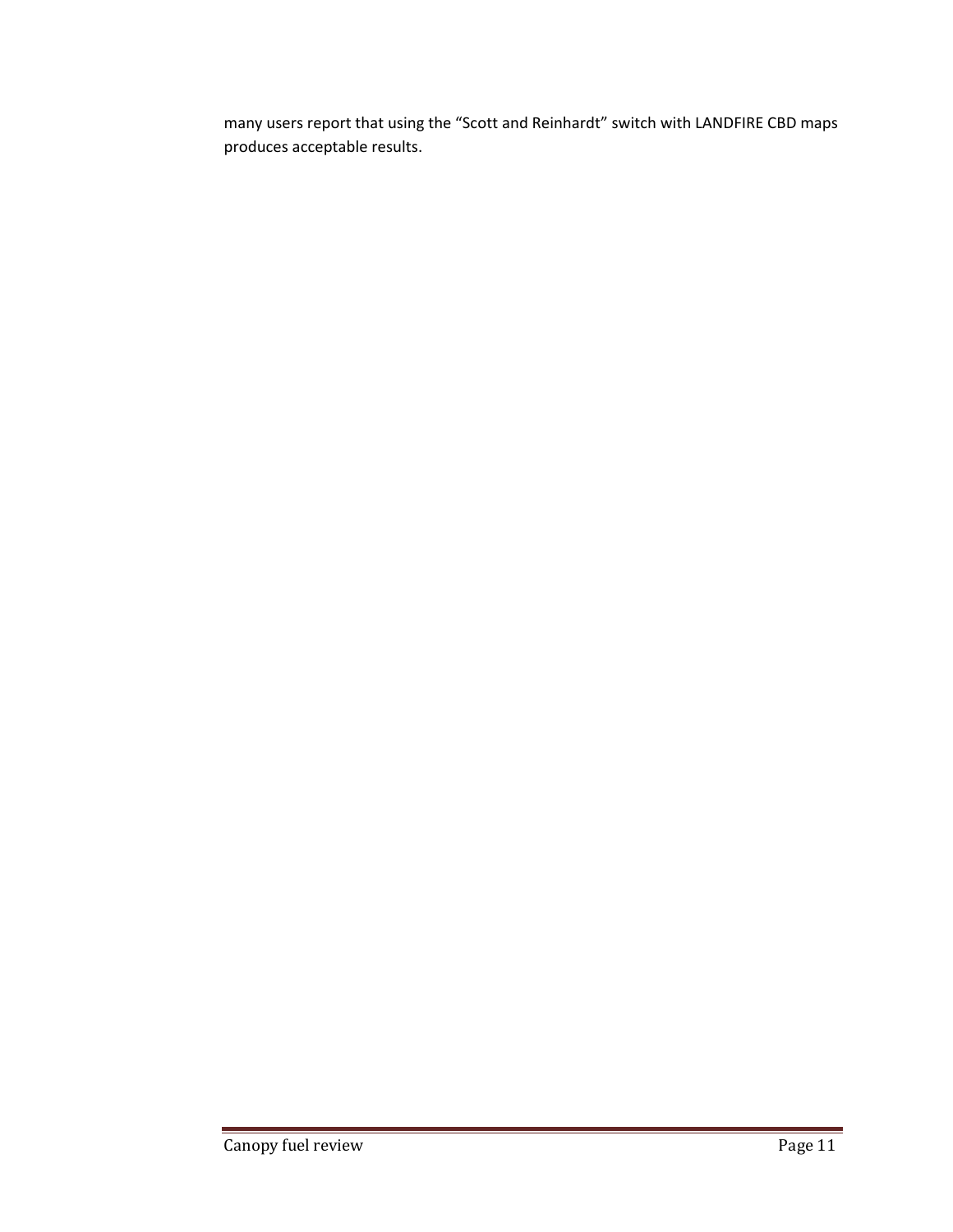# **CBH too high for crown fire**

 At first glance this issue appears similar to the above issue with CBD, but in reality it is much more difficult to address. Unlike CBD, CBH is difficult to define in such a way that it can be measured in the field or estimated from a treelist. Moreover, CBH is not strongly correlated with other stand characteristics, making it difficult to produce reliable maps using the LANDFIRE approach (or any mapping approach, for that matter). For example, within any given forest type, CBH can be low in areas with low canopy cover, because there may have been little self‐pruning in such a low‐density stand, or CBH can be high if the stand has low cover because it was thinned. The LANDFIRE procedure can only broadly distinguish those cases.

 Such difficulties led to the development of an alternative method of estimating CBH based on expert opinion. (Note that this is a similar approach taken for the Selway‐ Bitterroot and Gila mapping projects when faced with a lack of available CBD data.) The fuel and fire behavior experts did not offer their opinion of CBH directly, but instead were asked to identify the weather conditions that typically lead to torching (because CBH is used to predict when torching will occur). From that information, along with the fuel model and canopy cover already assigned, the CBH that leads to torching is then identified by working backward through the crown fire initiation model. This expert opinion CBH therefore depends on the fuel model and canopy cover for the area, as well as the weather conditions identified by the experts. Any errors in mapping of those layers, and any changes or adjustments made by users to those layers invalidate this CBH estimate—transition to torching would no longer take place at the identified threshold.

 Fortunately, unlike with CBD, all point‐based and geospatial fire models, regardless of developer, use CBH in the same way, so estimates of CBH made this way are valid in all U.S. fire modeling programs.

 The difficulties with estimating CBH to simulate transition to crown fire cannot be resolved by LANDFIRE. The fire modeling community may need to find a different approach that is more amenable to mapping and less dependent on surface fire behavior (see Cruz and others 2004).

 In most fire modeling systems, especially in Finney's geospatial models, the downside of conservatively estimating a low CBH is small compared to the downside of estimating a CBH that is too high. Until fire modeling uses a different approach, a stop‐gap measure that LANDFIRE could employ is to modify the FuelCalc procedure for estimating CBH to identify the height of the lowest biomass of any density. Responsibility for this task lies not with LANDFIRE but with the fuel and fire behavior modeling community.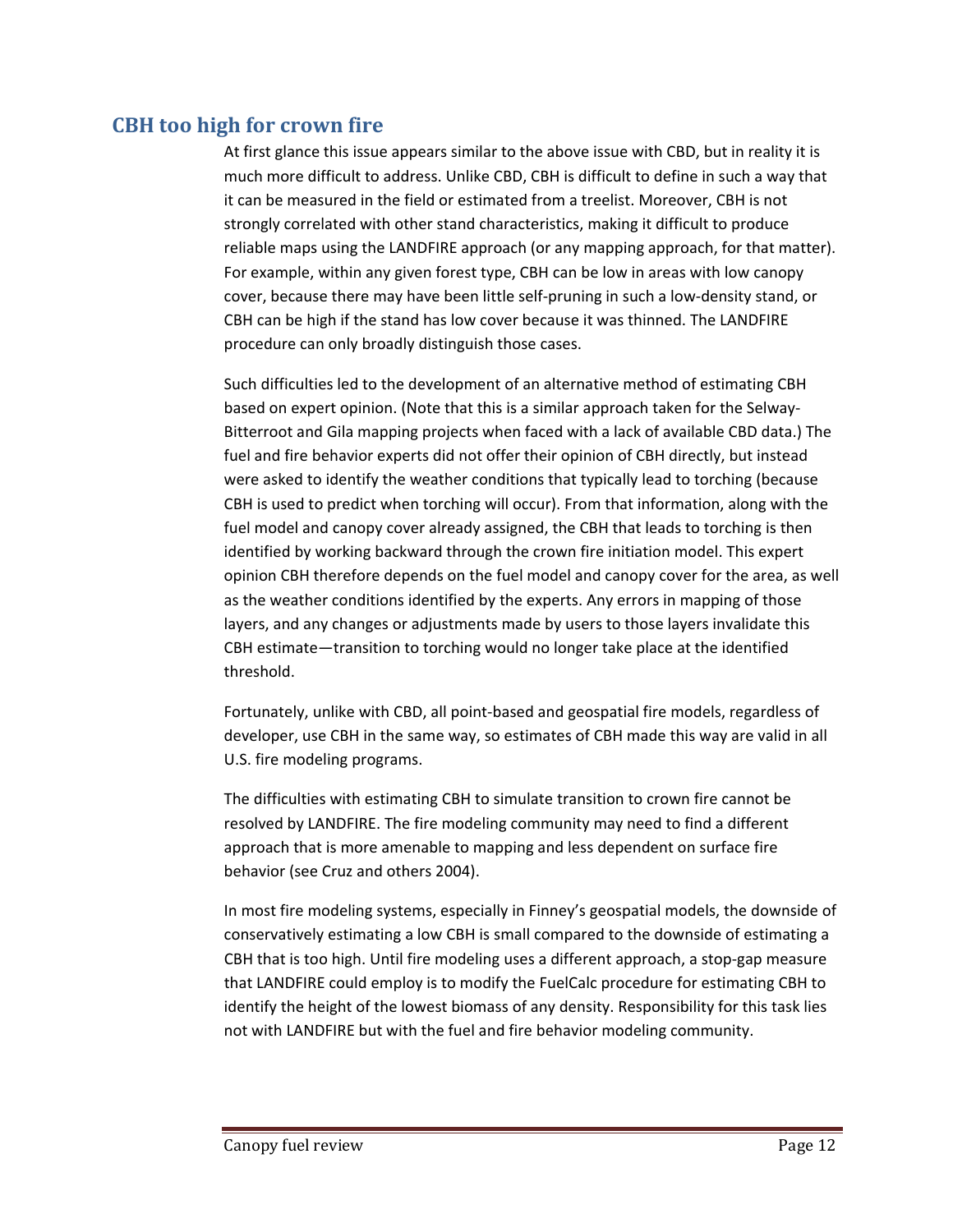#### **Treelist data sources**

 LANDFIRE has gathered treelist data from a variety of sources that use a variety of inventory methods. Two tree inventory methods are generally used: fixed‐area plots and variable‐radius plots (some tree inventories combine both methods). The treelist‐ based calculation methods used by LANDFIRE in FuelCalc are designed to be used with fixed-area plots of approximately 0.1 ac in size. The developers of that method felt that variable‐radius plot may not adequately represent stand structure of a plot because it emphasizes sampling of large trees at the expense of small trees. For canopy fuel estimation, the contribution of a large number of small trees can be much more important than a small number of large trees, so it is important to have as much information as possible for those trees. Moreover, the trees sampled at a variable radius plot can be very far apart from each other, so their individual crown characteristics may not necessarily reflect growing conditions near the plot center.

 Nonetheless, a large amount of treelist data available to LANDFIRE is of the variable‐ radius or hybrid plot type. The magnitude of potential problems with using variable‐ radius plots is unknown. In theory, the CBD predicted for a variable radius plot is probably slightly lower than if a fixed‐area plot had been established at the same location, but this is impossible to know without research comparing the two approaches at the same plot.

 For this report, a comparison of fixed‐radius and variable‐radius plot types was conducted using a dataset for a single even‐aged ponderosa pine/Douglas‐fir stand in western Montana. The dataset consisted of a complete list of tree attributes, including (X,Y) coordinates, of every tree on a square, 100 x 100 m (1‐ha) plot. (The plot was established in 2006 by Elizabeth Reinhardt<sup>15</sup> to eventually test the use of upward- looking LIDAR for estimating canopy fuel characteristics.) From this complete dataset we established four virtual sample points within the megaplot, each located 25 meters from the edge. At each of these sample points we identified which trees would be counted in fixed‐ and variable‐radius plots of different sizes. We then computed the average canopy fuel characteristic across the four sample points for each plot size. The results are summarized below. The results for a one‐tenth‐acre fixed‐radius plot are shown in bold for emphasis. Plot sizes are listed in descending order of "size"; plots at the top sample a larger number of trees than plots at the bottom.

 $^{15}$  Elizabeth Reinhardt is a research Forester at the Missoula Fire Sciences Lab. Elizabeth has led or participated in the development of several fuel, fire behavior and fire effects modeling systems, including FOFEM, FFE‐FVS, NEXUS, and FuelCalc.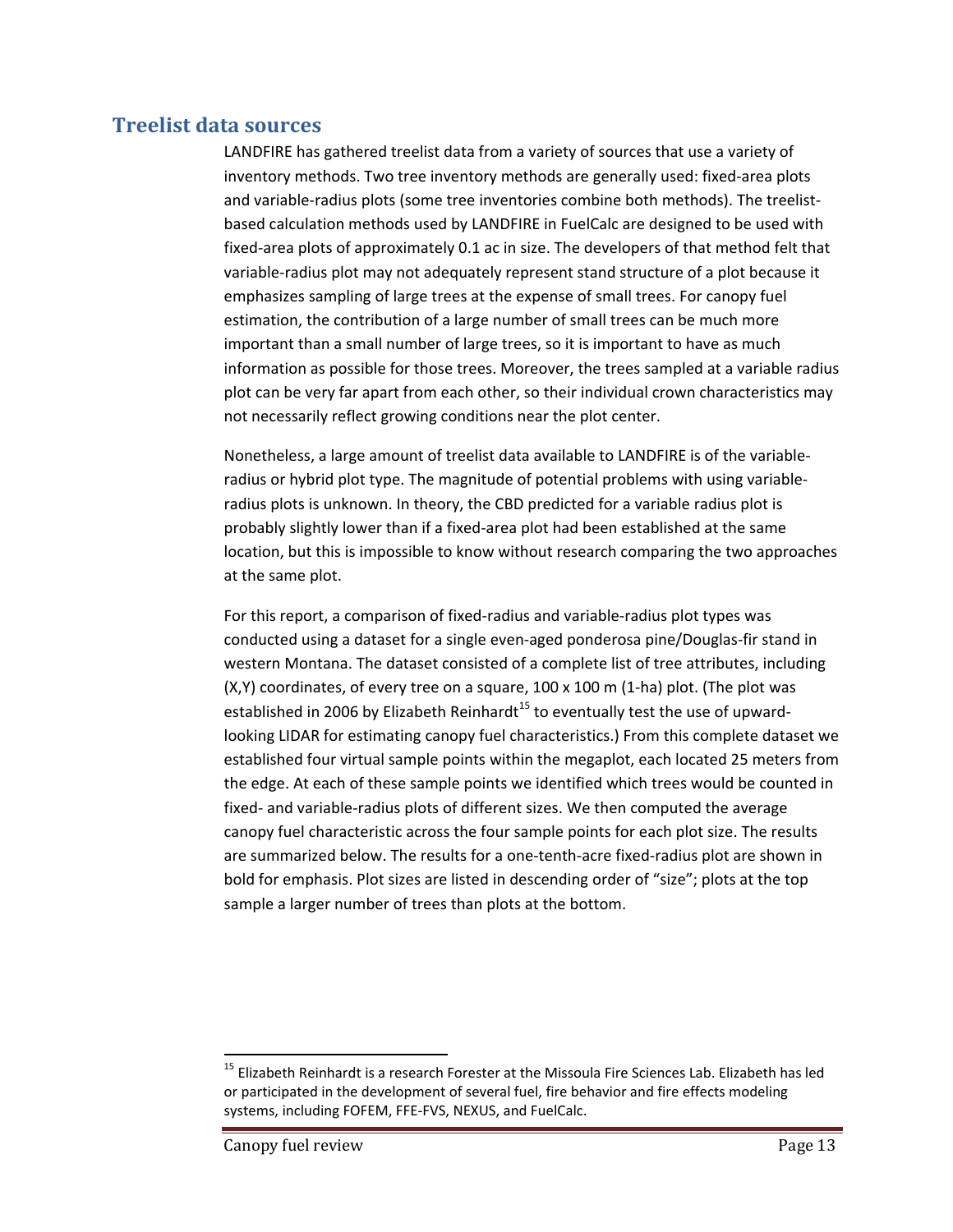| <b>Fixed-radius Plots</b>    |                       |            |          |         |                        |                               |                          |  |  |
|------------------------------|-----------------------|------------|----------|---------|------------------------|-------------------------------|--------------------------|--|--|
| <b>Plot Id</b>               | <b>CBD</b><br>(kg/m3) | CFL (t/ac) | CBH (ft) | SH (ft) | <b>CC</b><br>(percent) | <b>Basal Area</b><br>(tt2/ac) | <b>Trees Per</b><br>Acre |  |  |
| 0.50ac                       | 0.054                 | 3.0        | 22       | 86      | 38                     | 102                           | 278                      |  |  |
| $0.25$ ac                    | 0.058                 | 2.9        | 23       | 85      | 38                     | 110                           | 239                      |  |  |
| $0.20$ ac                    | 0.058                 | 2.8        | 23       | 85      | 38                     | 105                           | 253                      |  |  |
| 0.10ac                       | 0.065                 | 3.1        | 22       | 83      | 39                     | 109                           | 298                      |  |  |
| $0.05$ ac                    | 0.086                 | 4.0        | 29       | 85      | 46                     | 143                           | 310                      |  |  |
| $0.02$ ac                    | 0.099                 | 4.2        | 42       | 85      | 53                     | 173                           | 183                      |  |  |
| $0.01$ ac                    | 0.148                 | 6.2        | 38       | 72      | 58                     | 239                           | 233                      |  |  |
| <b>Variable-radius Plots</b> |                       |            |          |         |                        |                               |                          |  |  |
|                              | <b>CBD</b><br>(kg/m3) | CFL (t/ac) | CBH (ft) | SH (ft) | cc<br>(percent)        | <b>Basal Area</b><br>(ft2/ac) | <b>Trees Per</b><br>Acre |  |  |
| BAF10                        | 0.065                 | 2.9        | 39       | 87      | 37                     | 115                           | 110                      |  |  |
| BAF20                        | 0.088                 | 3.7        | 38       | 84      | 45                     | 135                           | 151                      |  |  |
| BAF30                        | 0.104                 | 4.3        | 37       | 85      | 49                     | 157                           | 150                      |  |  |
| BAF40                        | 0.110                 | 5.0        | 37       | 86      | 56                     | 190                           | 207                      |  |  |
| BAF50                        | 0.109                 | 4.8        | 38       | 85      | 51                     | 175                           | 170                      |  |  |
| BAF60                        | 0.130                 | 5.7        | 38       | 86      | 57                     | 210                           | 204                      |  |  |

Table 1 -- Mean canopy characteristics (n = 4) for various plot types and plot sizes. The highlighted row  **indicates the plot type and size recommended by the developers of FuelCalc.**

 Plot size appears to matter significantly for the fixed‐radius plots—CBD ranged from 0.054 kg/m3 for the half‐acre plots to 0.148 kg/m3 for the hundredth‐acre plots, a factor of three difference (for the very same plot centers). These averages mask the increasing variability as plot size decreased—CBD at the four half‐acre plots ranged from 0.046 to 0.065 kg/m3, whereas the hundredth‐acre plots ranged from 0.000 to 0.366 kg/m3. This situation resulted in increasing CBD values with decreasing plot size, but that is unlikely to be a universal truth. In fact, one of the four plots was located such that many trees were found on the hundredth‐acre plot, whereas the others had few or none.

 The variable radius plots did not tend to underestimate CBD compared to the fixed‐ radius plot, an unexpected result. In fact, the BAF10 (variable‐radius plot with 10‐factor prism), a common BAF used in vegetation sampling, produced an estimate of CBD similar to the tenth‐acre plot. In fact, larger BAFs, which sample fewer trees but puts more weight on each, tended to increase the estimated CBD. While very encouraging, this result applies to this one even‐aged stand; a similar result may not be found for more complex fuel structures.

 Canopy fuel load, canopy cover, and stand height estimated from variable‐radius plots was also similar to the fixed‐radius plots.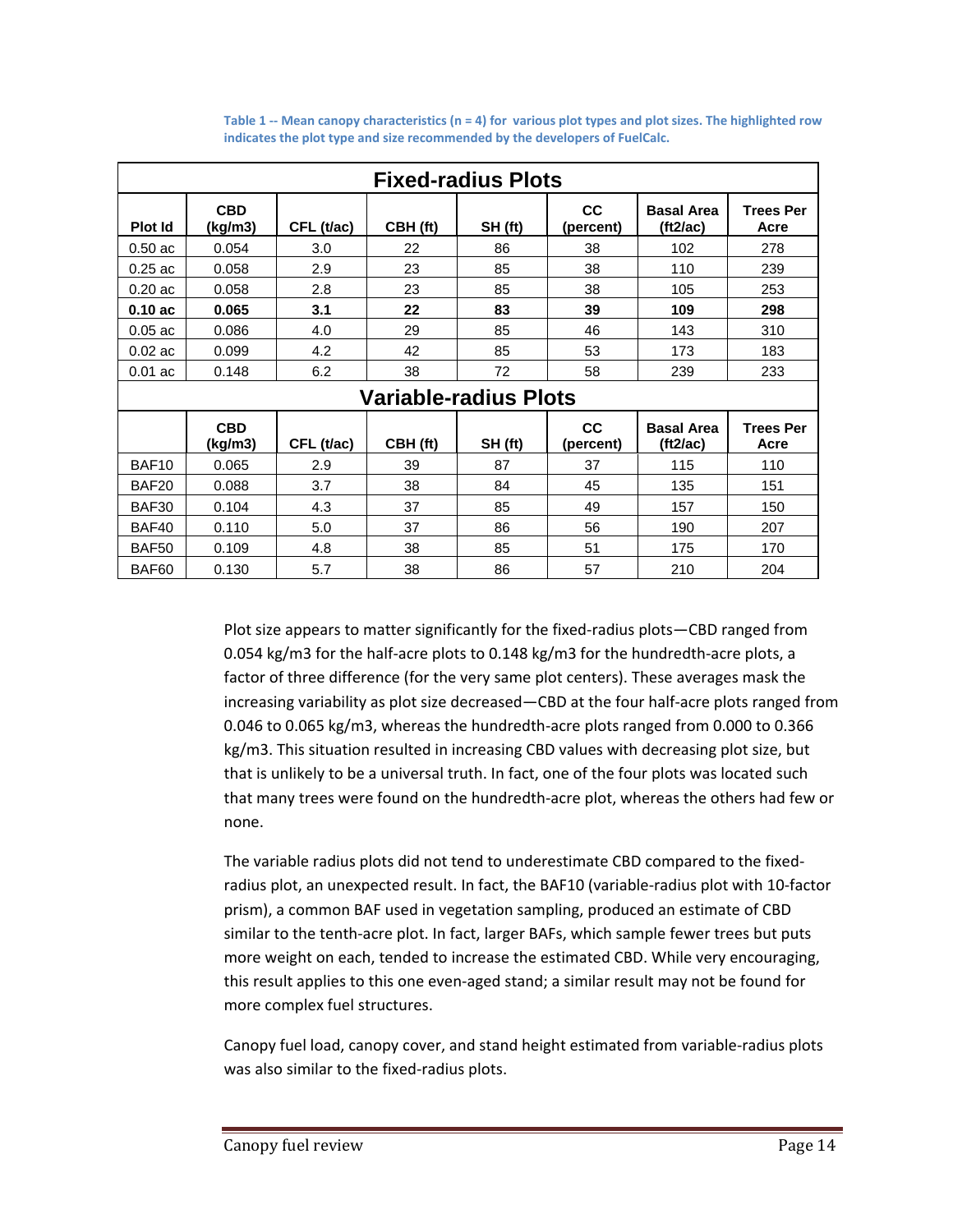Canopy base height estimates differed significantly between the fixed‐radius plots and the variable‐radius plots, which predicted much greater CBH. This is likely due to the fact that the variable‐radius plots do not adequately sample small trees, so tend to under‐predict biomass in the lower part of the canopy. This effect would be even greater in more complex stand structures than present in this analysis. A hybrid plot with both variable‐ and fixed‐radius plot elements could mitigate this effect.

 Finally, the variable‐radius plots underestimated tree stem density relative to the fixed‐ radius plots, again due to the under‐sampling of small trees.

 In summary, this analysis supports the conclusion that variable‐radius plots under‐ sample small trees. That is, in fact, the purpose of that plot design. For this even‐aged stand, the under‐sampling of small trees led to underestimation of CBH, but not CBD, CFL, or SH. Only a more exhaustive analysis with other stand structures will confirm or refute this result.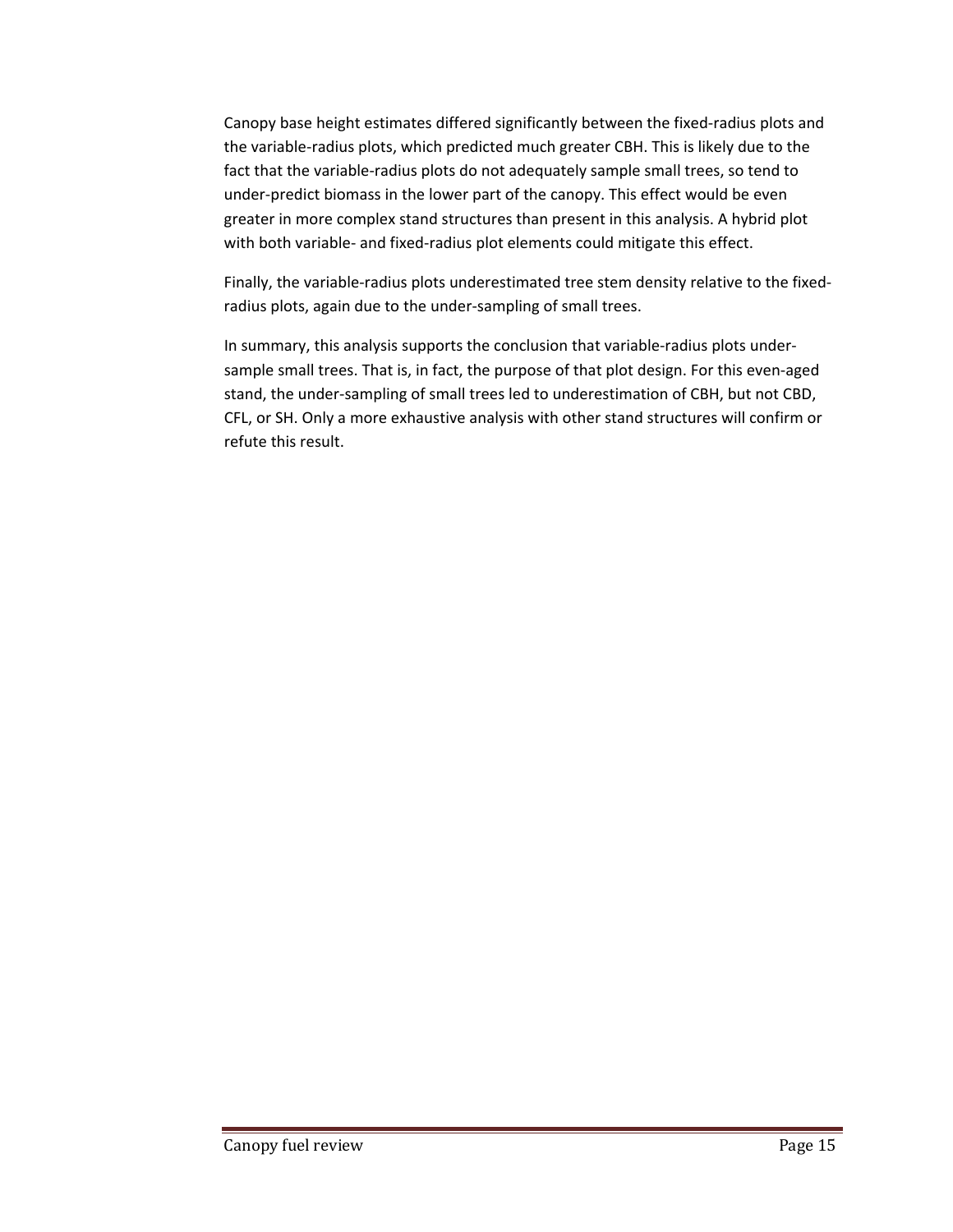# **Canopy fuel calculation programs**

LANDFIRE used a customized-prototype version of FuelCalc coded by Larry Gangi<sup>16</sup> to estimate CBD and CBH. Other fuel analysts have used the Fire and Fuels Extension to FVS or Fuels Management Analyst Plus for making the same estimates. The canopy fuel calculations in FuelCalc and FFE-FVS $^{17}$  were designed by Elizabeth Reinhardt, and FMAplus was also patterned after those programs. All three programs use the same general approach to estimating CBH and CBD, but there are slight differences in the equations used in each tool, and slight differences in certain parameters and internal models. For example, the user has control over whether any of the biomass of broadleaf tree species is factored into the CBD and CBH estimates. In theory, differences in output generated from these three programs should be small.

As a quick test of this assumption, Charley Martin's dataset of 700 FIREMON<sup>18</sup> plots was run through both FuelCalc and FMAplus. The resulting differences between the programs were larger than expected—FMAplus consistently over‐predicted relative to FuelCalc (Figure 4).

 $^{16}$  Larry Gangi is a computer programmer with Systems for Environmental Management. Larry has also served as software developer for the FOFEM and FireMon software tools.

 $17$  FFE-FVS is software to simulate vegetation growth and quantify fuel characteristics over time. Available at www.fs.fed.us/fmsc/fvs/description/ffe‐fvs.shtml.

 $^{18}$  FIREMON is software to catalog and monitor fuel and vegetation characteristics. Available at www.fire.org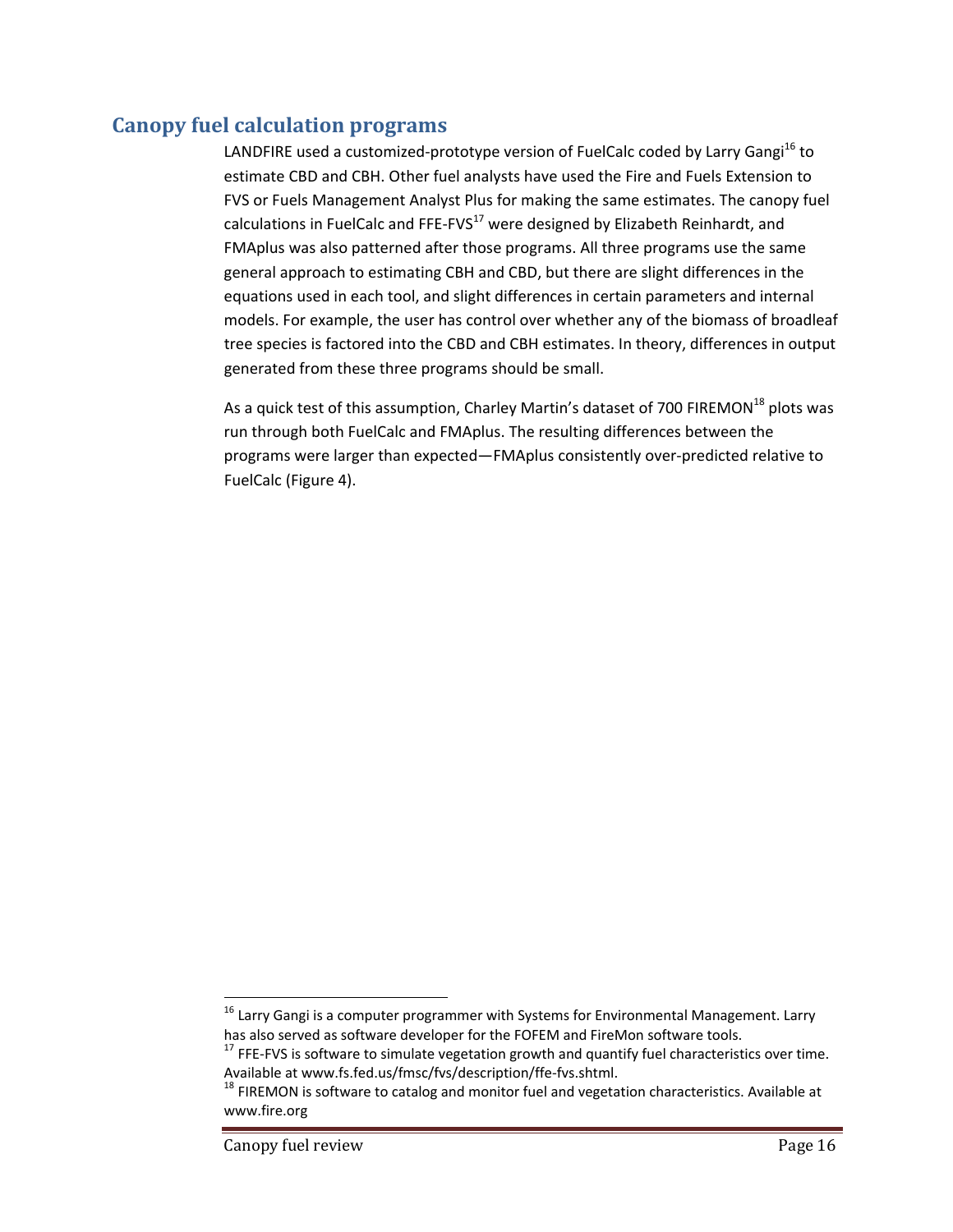

Figure 4 -- Predicted CBD (kg/m3) for FMAplus (Y-axis) and FuelCalc (X-axis). FMAplus overpredicts relative to FuelCalc, but it is not possible to know which is closest to "observed".

 It is impossible at this point to know which is more accurate or reliable, but the FMAplus CBD values did not seem unreasonably high. (I don't have enough experience with the vegetation and fire behavior in the study area to confirm that conclusion, though.) It is possible that FMAplus is over‐emphasizing the contribution of broadleaf species to canopy bulk density, or that FuelCalc is under‐emphasizing those species.

 I have forwarded this finding to Elizabeth Reinhardt, lead developer of FuelCalc, for further investigation. At this point I surmise that the FuelCalc‐FMAplus comparisons were not apples‐to‐apples; user settings controlling different aspects of the calculation may not have been equal. FuelCalc remains the standard government application for quantifying canopy bulk density; LANDFIRE can rely on its output in mapping efforts.

 The fuel and fire behavior modeling community should investigate this issue by thoroughly analyzing the outputs from a common set of treelist inputs for a variety of calculation tools. Any differences in output should be explained, and recommendations for resolving differences among the various programs should be provided.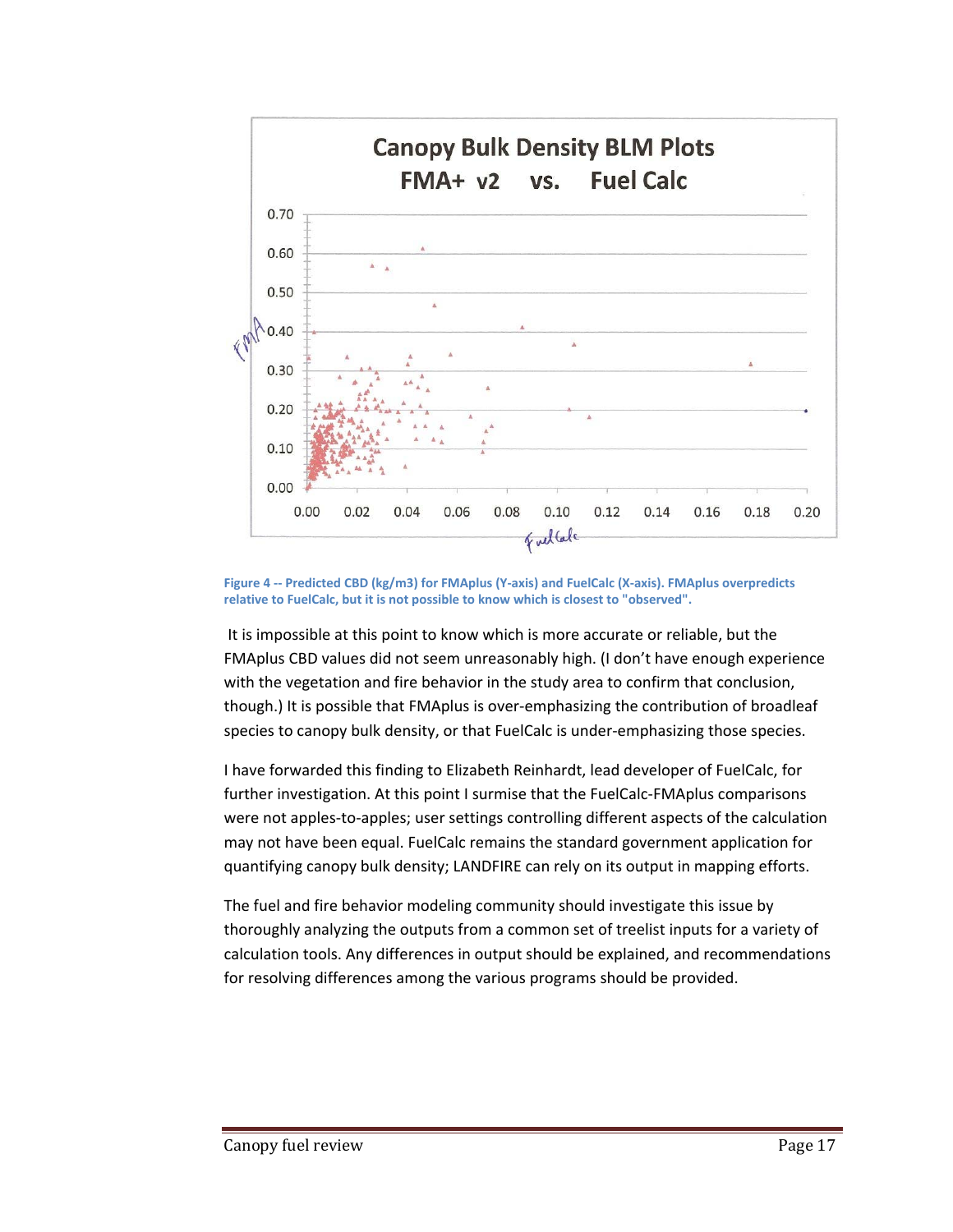# **Refreshing and calibrating LANDFIRE data**

 Two important limitations result from LANDFIRE's national extent: early date of validity (*ca*. 1999), and poor project‐level accuracy for some fire planning applications. Refreshing data to the current year is a critical task before applying LANDFIRE's spatial data for any analysis, whether national‐, regional‐ or project‐level in extent. Improving local‐level accuracy is important for project‐level planning, but is not required (and may in fact hinder) regional‐ and national‐level analyses by mixing adjusted and unadjusted data. LANDFIRE and others are addressing these issues by publishing procedures for calibrating and adjusting LANDFIRE data using a variety of *ad hoc* software tools.

 To address the first limitation, LANDFIRE has developed a data‐refresh plan to reflect landscape changes due to fire biennially. To jump-start the process, NIFTT $^{19}$  has conducted and nearly completed a Rapid Refresh of LANDFIRE data—a first‐cut refreshing of LANDFIRE data to reflect landscape changes between 1999 and 2007. The products of this effort are expected to be replaced by a more thorough refreshing on a two‐year cycle. In addition, the entire LANDFIRE mapping process will be repeated on a 10‐year cycle. This procedure should ensure that high quality, up‐to‐date landscape data is always available. See the LANDFIRE Operations and Maintenance Business Case and Plan at http://www.landfire.gov/documents\_updatedprod.php for more information.

 Two separate efforts are underway to address the adjustment of LANDFIRE data to meet the needs of project-level analysis. One effort, co-funded by FPA and the National Park Service, is being carried out by Rick Stratton of Systems for Environmental Management. The product of that effort will be a document describing a process for critiquing and adjusting LANDFIRE data. A draft of this document will be available soon.

 Second, NIFTT is continuing development and training of software tools and developing a training package designed to help users to download and prepare LANDFIRE. Two tutorials are available, and a course is being developed.

 The DataPrep tutorial shows users how to prepare LANDFIRE data for use in NIFTT tools. This tutorial does not address adjustment or calibration of spatial data; it simply instructs users on how to download, clip, and re‐project LANDFIRE data for use in a project‐level analysis.

 The LANDFIRE Data Access Tool tutorial describes the use of this tool for obtaining LANDFIRE data. This tutorial also does not address calibration and adjustment of the data itself.

 $^{19}$  NIFTT is the National Interagency Fuel Technology Transfer team, co-funded by LANDFIRE and the National Interagency Fuel Coordination Group.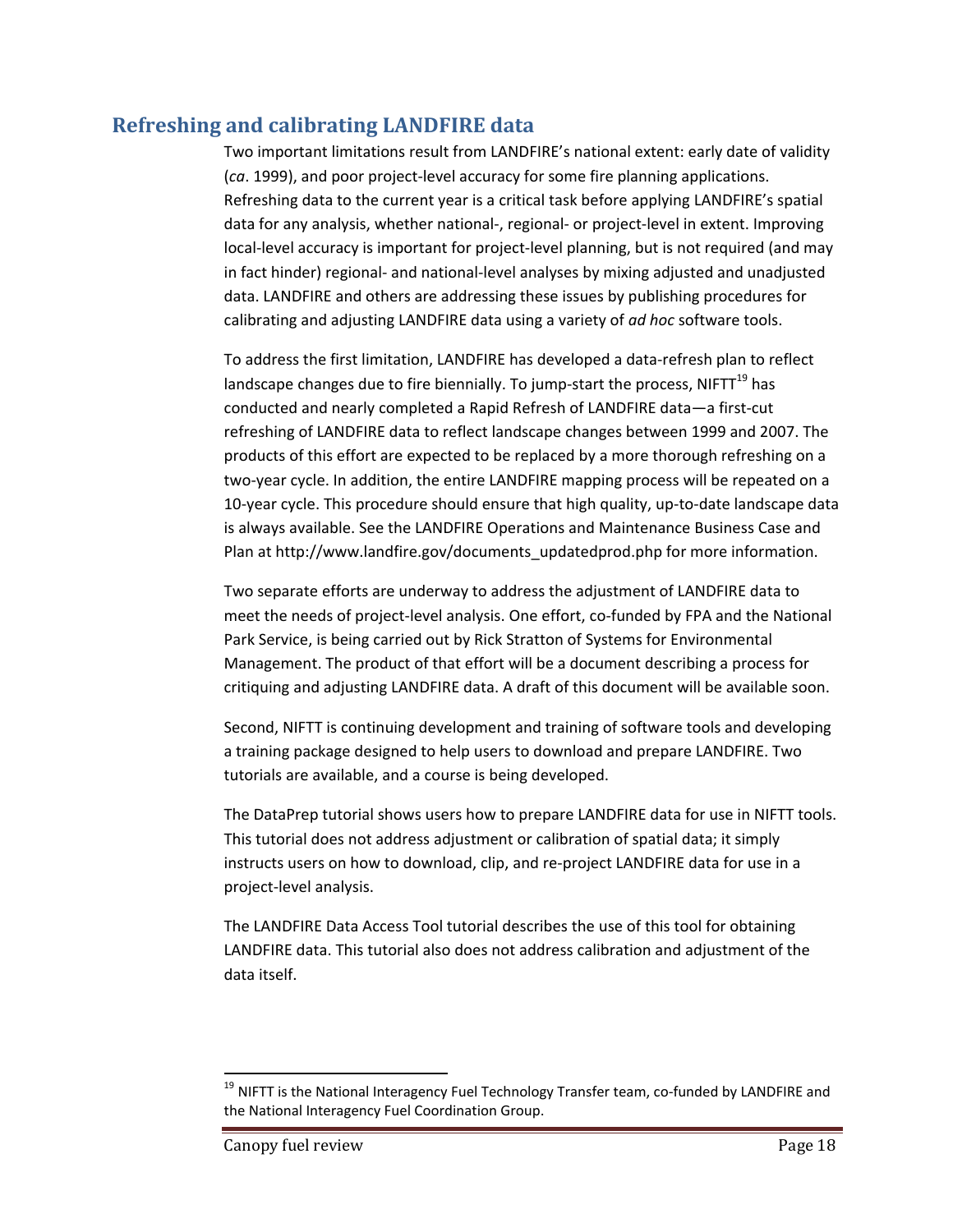Finally, a course titled "GIS Tools for Wildland Fire and Fuels Planning" is under development. The course will teach students to download and edit LANDFIRE data for use in NIFTT's GIS tools.

 The combination of the NIFTT courses and tutorials and Stratton's NPS/FPA‐funded process for critiquing and editing LANDFIRE data should be enough guidance for most users.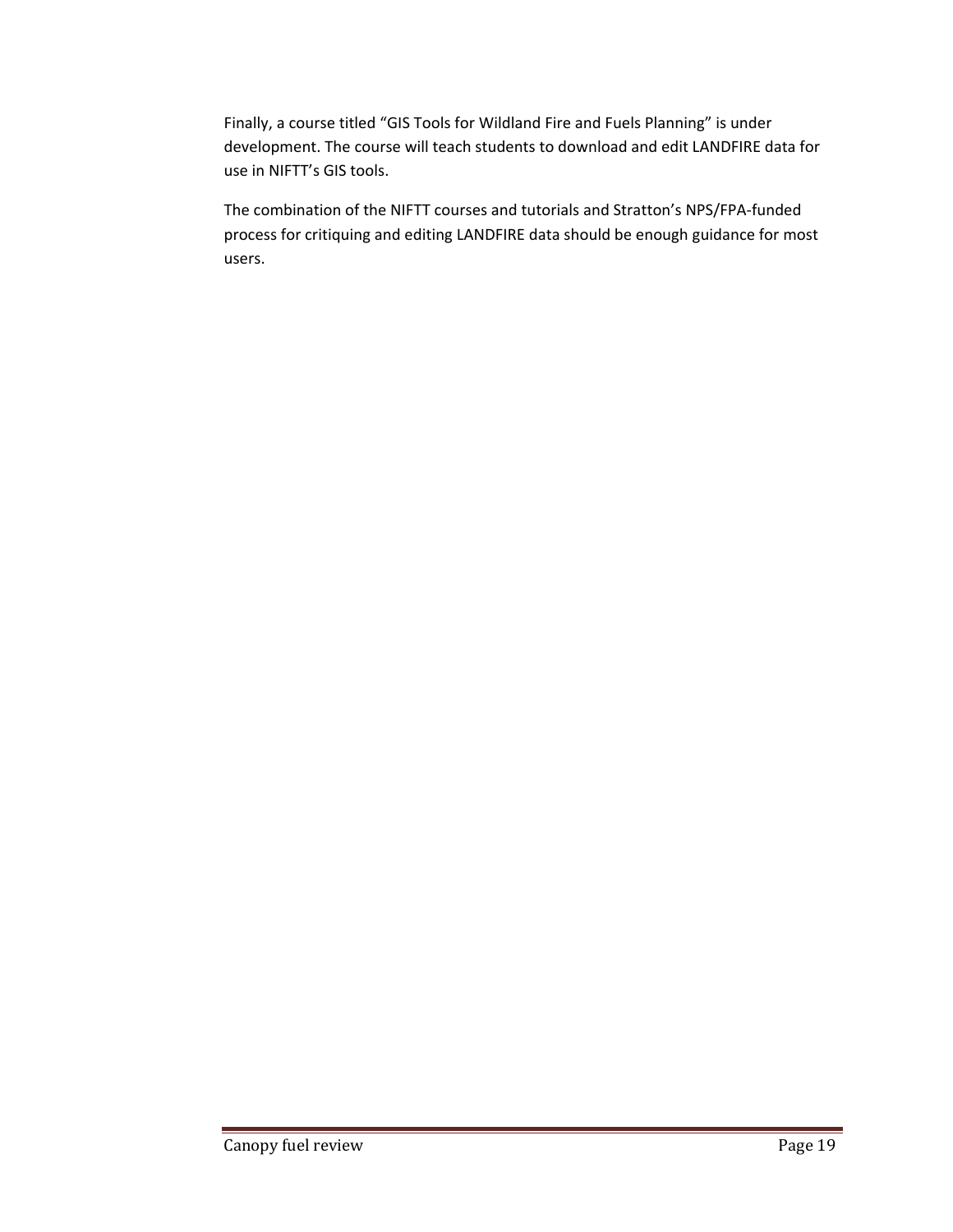#### **Discussion**

 At times during their development process, LANDFIRE faced the choice of producing data that was consistent with biological science (for example, producing CBD values based on methods derived from the biomass literature) or producing data specifically adjusted so that could be consumed by a fire behavior modeling tool (CBD values manipulated so they work better in FARSITE). The LANDFIRE philosophy for the current effort was to base all data maps on the best available biological science, knowing that adjustment would be required for certain models. This is the only scientifically supportable approach. Should LANDFIRE's best biological estimate of a certain quantity end up not working well in a fire model, a quick investigation would indicate whether the problem was with the data, with the model, or with the fire modeling science. LANDFIRE should take steps to adjust any data layers it produces that are not consistent with scientifically valid field data, as they did for canopy cover values. In other cases, the fuel and fire modeling community may need to make accommodations in their fire models for the biologically estimated data.

 Although users may need to critique and calibrate LANDFIRE data for use in project‐level analysis, the goal of producing a nationally‐consistent dataset is met without such effort. The scope of a critique and editing effort should be tied to the extent of analysis to be conducted. A national‐level analysis would require a nationally consistent critique and calibration effort – LANDFIRE has already accomplished this task. A mid‐scale analysis (state or region, for example) should have a critique and calibrate effort at the same scale, or none at all – mixing base LANDFIRE data for some areas with critiqued and calibrated data for others may lead to spurious results.

 LANDFIRE's success at producing biologically based fuel and vegetation maps has created a situation where fire modeling difficulties can be addressed by the fire modeling community. Before LANDFIRE, without consistently created maps, fire modeling errors were always attributed to problems with the data, with no consideration for problems with the model. Geospatial fire modeling systems have been developed with a very rigid fire behavior model—no way to accommodate model error. (FARSITE has model‐side spread rate adjustment factors, but other geospatial fire modeling tools do not). As a result, calibration of the fire model has always focused on changing the underlying data. When based on reliable fuel maps and weather data, many FARSITE simulations under‐predict fire growth and behavior. The approach to improve simulation accuracy has been to adjust the data: reduce canopy base height, increase canopy bulk density, increase wind speed, etc. Unless there is specific evidence of a data accuracy problem, adjusting the data to suit the model is not the best approach to calibration. Instead, the fire modeling community should focus on adjusting parameters in the fire model itself. Few such adjustment factors currently exist in geospatial fire models, especially the emerging FSPro and FSIM.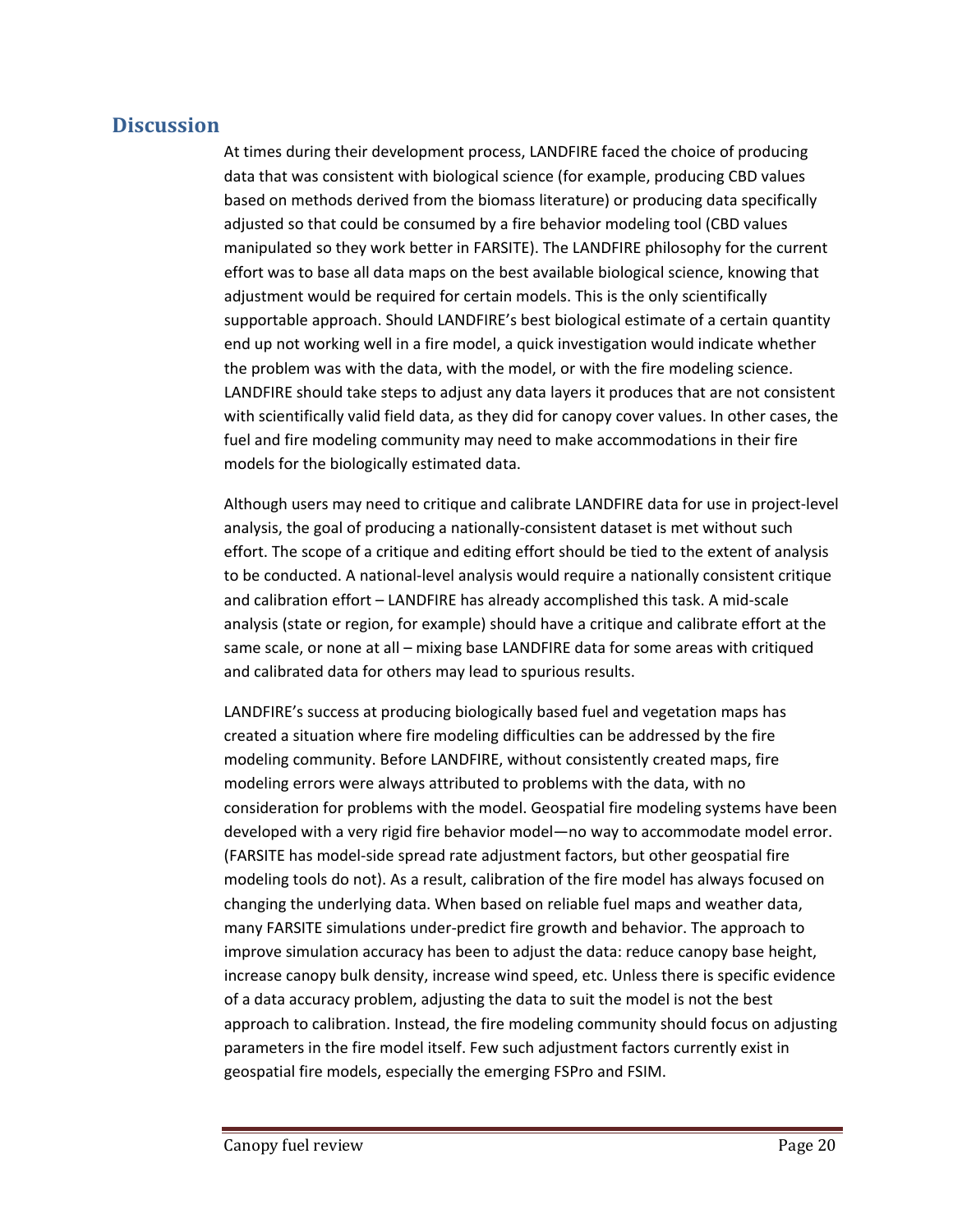# **Conclusion**

 LANDFIRE has done an admirable job integrating emerging fuel and fire modeling technologies into their mapping efforts. Given the large extent of the project, high inherent spatial variability of the characteristics being mapped, emerging (and sometimes contradictory) nature of the fuel and fire modeling technologies involved, and time constraints, no better map products could have been produced. More accurate, seamless maps can be produced at greater cost and smaller scale than required by LANDFIRE's mission. Most remaining problems with LANDFIRE data for local‐level projects can be addressed through a process of calibration and adjustment. Both FPA and LANDFIRE are funding the development of procedures for accomplishing that task.

 Two significant problems can potentially be addressed by LANDFIRE. First, LANDFIRE can explore whether the new canopy cover estimation techniques developed for recently placed FIA plots can be used to generate a LANDFIRE‐produced forest canopy cover map to replace the inherited NLCD maps. The adjustment of this map will significantly improve fire modeling by facilitating better estimates of wind adjustment and dead fuel moisture, both of which depend on forest canopy cover. Second, in an effort to reduce data discontinuities caused by seamlines, LANDFIRE can consider strip‐based mapping for any future efforts (as opposed to the present zone‐base). LANDFIRE mapping for Alaska is already planning to use strip‐based approach, and will serve as a good test of that approach.